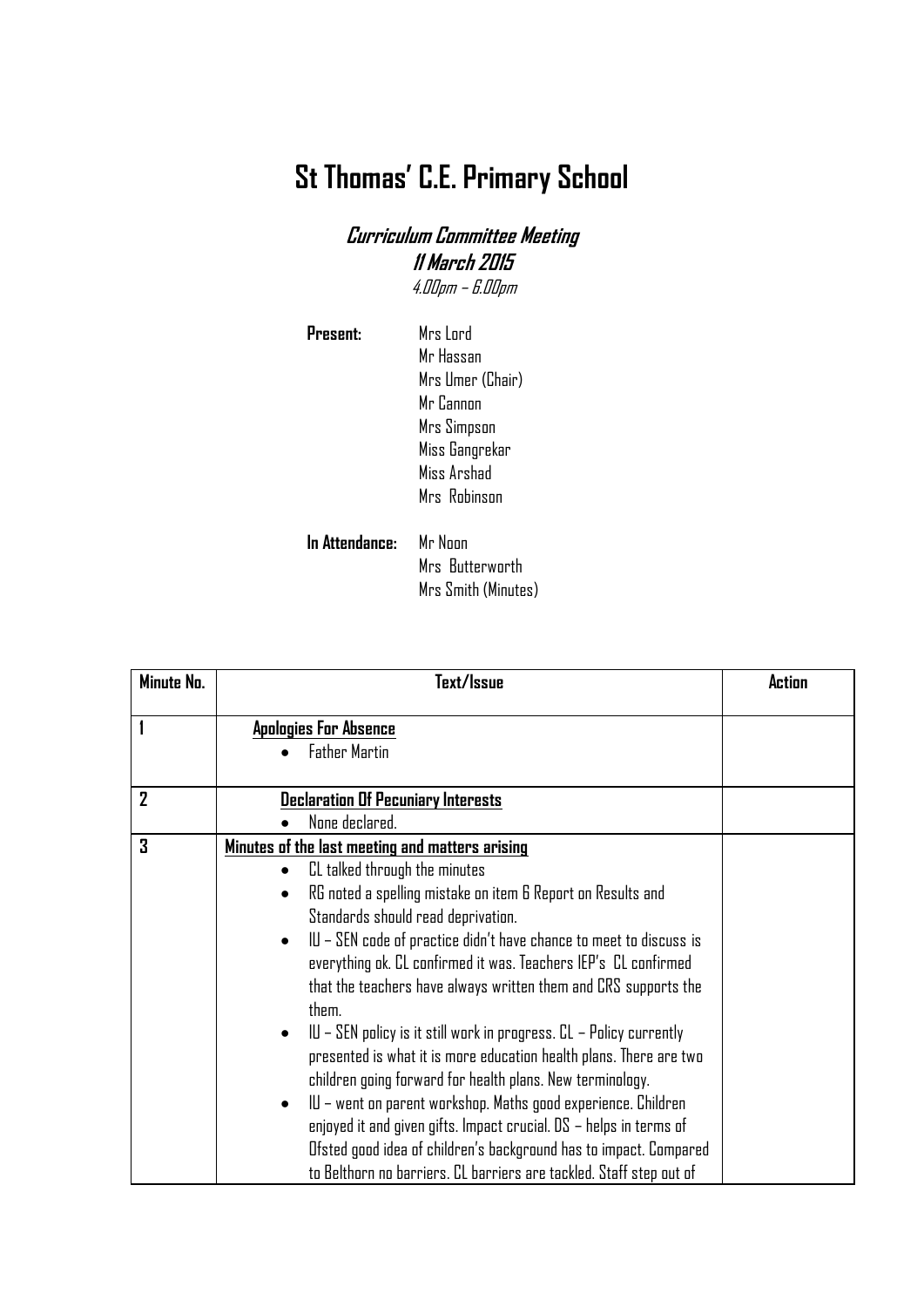|   | comfort zone.                                                                 |  |
|---|-------------------------------------------------------------------------------|--|
|   | RG noted Pupil Premium. DS explained not really a good indicator.             |  |
|   | PP children benefit and other children who are not on FSM                     |  |
|   | desperately need. Compared with other schools we are in the same              |  |
|   | group. CL added that we make it work for us. $DS -$ the more PP the           |  |
|   | better.                                                                       |  |
|   | IU - Overview of the subjects really appreciate.                              |  |
| 4 | Extra Curricular Activities - Liam Noon                                       |  |
|   | IU – presented Mr Noon<br>$\bullet$                                           |  |
|   | $LN$ – explained and delivered a presentation of all the activities           |  |
|   | on each day. Put together extracurricular activities and clubs.               |  |
|   | Taken a lot of time and done a generic table.                                 |  |
|   | UA - Debate Club - topic about the chickens. Group the children<br>$\bullet$  |  |
|   | and meet once a week. Amazing how they come together.                         |  |
|   | Discussion re the debate with Wensleyfold who won the trophy<br>$\bullet$     |  |
|   | St Thomas' can try and win it back. Children take it really                   |  |
|   | seriously. The vocabulary and how they conduct themselves is                  |  |
|   | amazing. And really understand the procedures.                                |  |
|   | DS talked about the Lego club. Got to the National Final drawing<br>$\bullet$ |  |
|   | Manga Characters and made websites and blogs. Did really                      |  |
|   | well. The old lego team will recruit a new team. Standards at                 |  |
|   | the finals were phenomenal and were amazing with lots of                      |  |
|   | home schooled children and lots more from high schools. 9-16                  |  |
|   | years so no age groups. Our team did themselves proud.                        |  |
|   | LN talked about the trip to Blackburn Rovers with Mr Tindall.<br>$\bullet$    |  |
|   | Children loved it. AR commented that the girls were                           |  |
|   | disappointed they did not go and could possibly arrange to take               |  |
|   | next time.                                                                    |  |
|   | LN – Table top games at St Bedes introducing different games.                 |  |
|   | Children absolutely loved it. IU commented it takes the children              |  |
|   | away from play stations.                                                      |  |
|   | LN – Try to offer a wide range of sports. Cycling is coming up                |  |
|   | and chosen 2 children.                                                        |  |
|   | LN - Young Voices was tiring and was an amazing day that the                  |  |
|   | children won't forget. 7500 children attend the Mancheter                     |  |
|   | Arena.                                                                        |  |
|   | CL - Creative Arts to Teach Christianity in schools has been<br>$\bullet$     |  |
|   | passed on to Mrs Clements. Won an award for the Nativity and                  |  |
|   | had a trip to Chester Cathedral to collect.                                   |  |
|   | LN – Boccia regional finals. Lost by one. The children were a                 |  |
|   | pleasure to take and loved it.                                                |  |
|   | Mr Simpsons Drama is a success and is improving the                           |  |
|   | children's speech impacts on their writing                                    |  |
|   | School Farm – children having the respect for the animals. DS                 |  |
|   | the farm is encouraging children to have pets at home. Rabbits                |  |
|   | receive lots of attention. All responsible involved in checking               |  |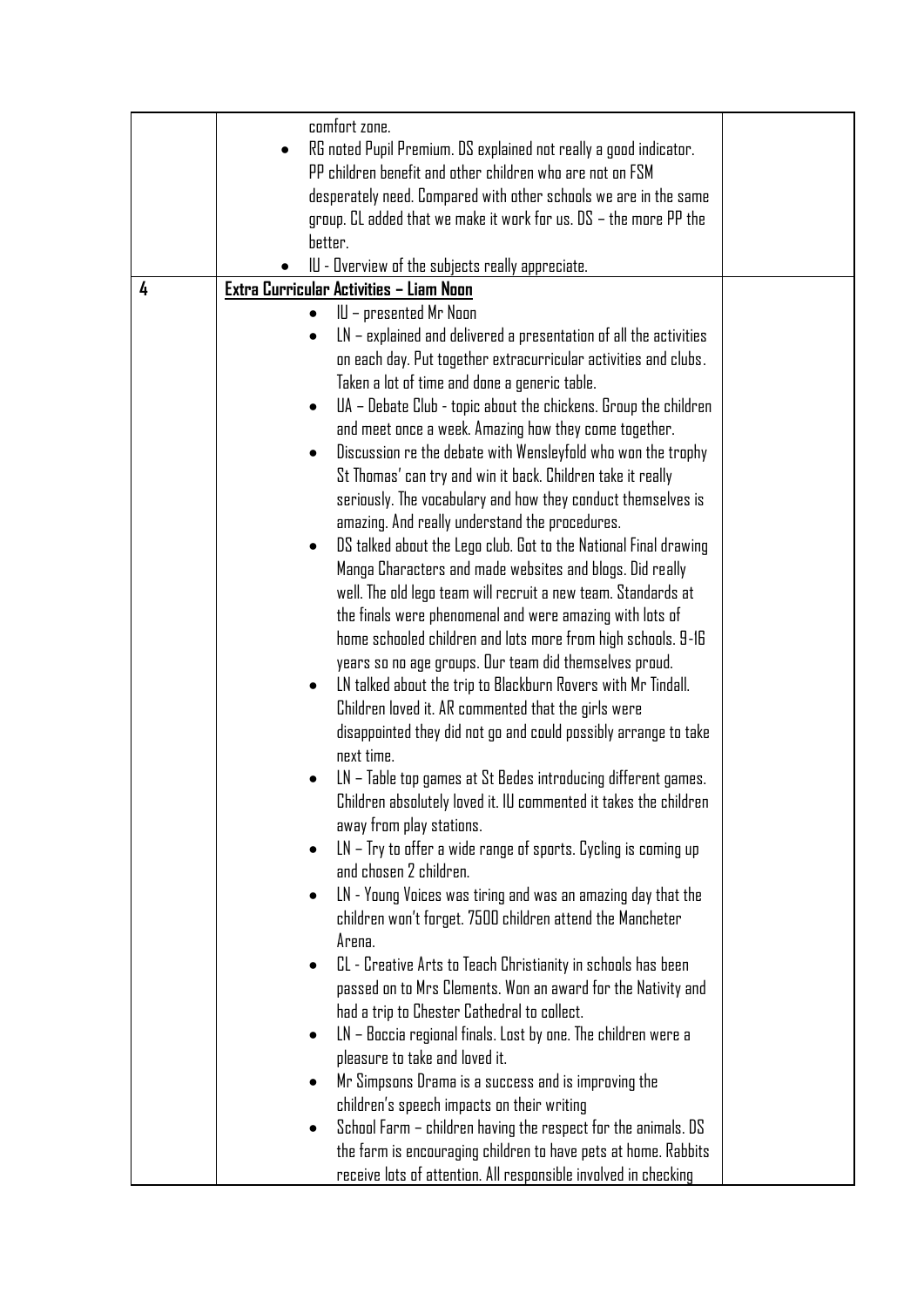|     | for eggs and feeding. Children been on a Chicken Keepers         |  |
|-----|------------------------------------------------------------------|--|
|     | course. UA - there is a timetable and children remind each       |  |
|     | other. The eggs are going to the kitchen and are being used in   |  |
|     | the breakfast club. Monitor badges have been ordered for the     |  |
|     | children to wear.                                                |  |
|     | IU- looking at trying to do different activities. Speaker of the |  |
|     |                                                                  |  |
|     | week children invited to do a spoken piece. Lots of interest and |  |
|     | want to get up and speak. DS talked explained about how she      |  |
|     | found the idea.                                                  |  |
|     | IU thanked Mr Noon                                               |  |
| 586 | SDP Priorities and Strategies for Reading, Writing and Maths     |  |
|     | New Curriculum – with reference to outdoor provision             |  |
|     |                                                                  |  |
|     | CL – big things working on outdoor. Big focus to enhance         |  |
|     | outdoor in line with the National Curriculum. Lots of work       |  |
|     | outside Woodland Walk has been done. Need to get the cleaners    |  |
|     | on to clear the rubbish from next door. This is ongoing.         |  |
|     | Experiences are enhancing the children's writing. UA Project     |  |
|     | writing about the chickens. Low ability children have            |  |
|     | experiences in school. Been making omelettes with the eggs.      |  |
|     | Debating and writing to increase levels bring in to the          |  |
|     | classroom it's all linking and the children are enjoying         |  |
|     | themselves. Extra homework happening.                            |  |
|     |                                                                  |  |
|     | CL – Debates enhance clarity of speech. CL commented on the      |  |
|     | Wensleyfold debate and how she was blown away and talked         |  |
|     | about one particular debate that occurred. UA added that the     |  |
|     | children who would never usually have their hand up are more     |  |
|     | confident. IU noticed that the children gladly took all the      |  |
|     | questions at Wensleyfold. CL – being able to compose             |  |
|     | themselves has been stunning.                                    |  |
|     | $CL$ – Pip St. John is doing a lot of work with the teaching of  |  |
|     | vocabulary. DS - big push on reading. RG commented the           |  |
|     | vocabulary should expand.                                        |  |
|     | Discussion regarding reading and writing and missing             |  |
|     | punctuation. New curriculum massive push on grammer.             |  |
|     | Children do well so hard putting it together. IU explained a     |  |
|     | situation where children are now saying things with grammer.     |  |
|     | $CL$ – lots of work around school with the new curriculum        |  |
|     | change to outside the children are out more. DS & LN making a    |  |
|     | mud kitchen. Would like to do some work to the $\%$ circle area  |  |
|     |                                                                  |  |
|     | outside will give lots of opportunities.                         |  |
|     | AR - implement lunch time activities. Children to research       |  |
|     | playground games via the school council.                         |  |
|     | Discussion re implantation around the new curriculum. Last       |  |
|     | few weeks after Christmas had a big monitoring exercise          |  |
|     | talking to children. Looked at planning and book scrutiny. There |  |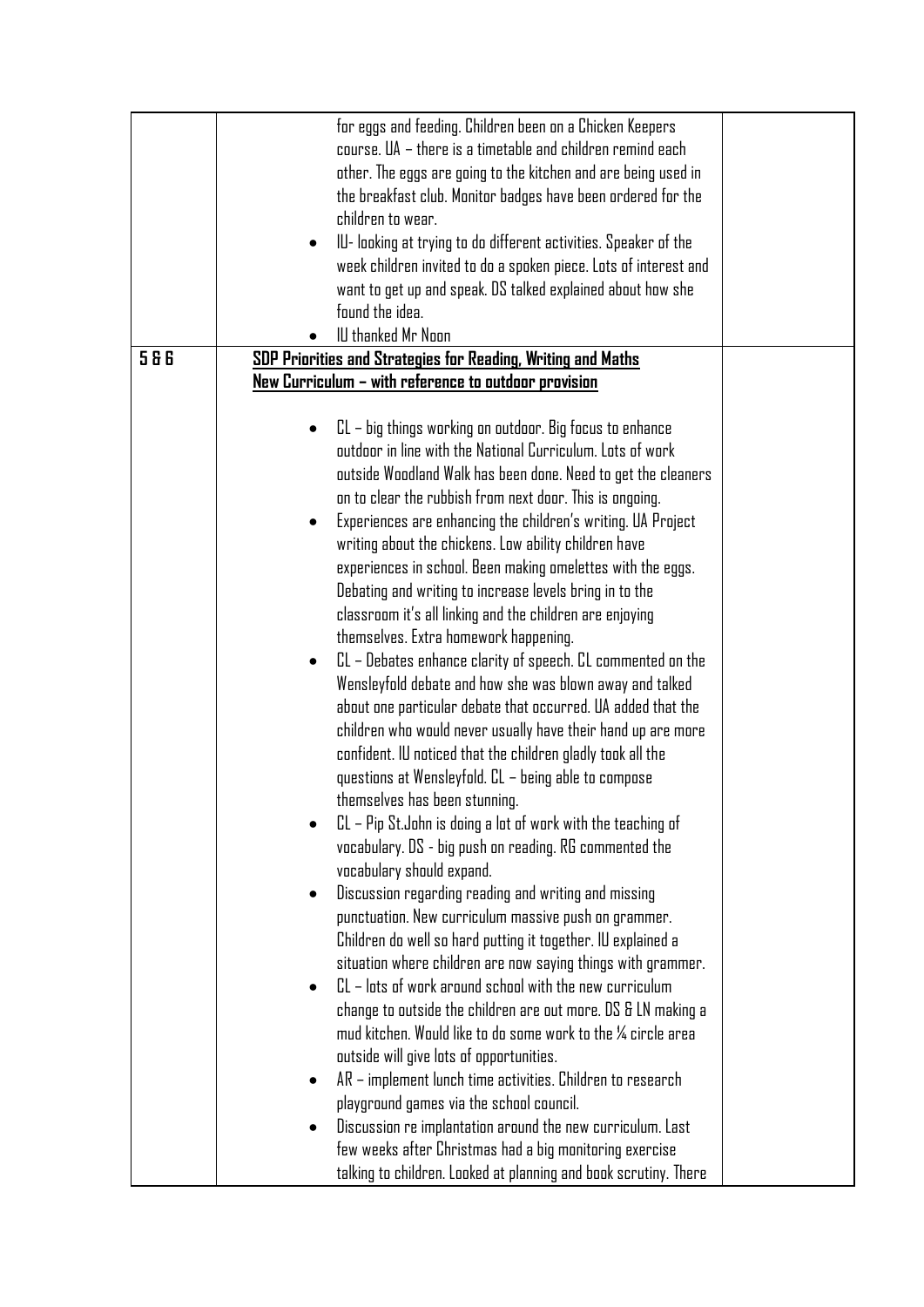| are areas for development. DS every subject leader has their                                                                                                                                                                                                                                                                                                                                                                                                                                                                                                                                                                                                                                                                                                                                                                                                                                                                      |                                                                                                                                                                                                                                                                                                                                            |
|-----------------------------------------------------------------------------------------------------------------------------------------------------------------------------------------------------------------------------------------------------------------------------------------------------------------------------------------------------------------------------------------------------------------------------------------------------------------------------------------------------------------------------------------------------------------------------------------------------------------------------------------------------------------------------------------------------------------------------------------------------------------------------------------------------------------------------------------------------------------------------------------------------------------------------------|--------------------------------------------------------------------------------------------------------------------------------------------------------------------------------------------------------------------------------------------------------------------------------------------------------------------------------------------|
| own areas. Good to take on responsibilities. IU asked if CL was                                                                                                                                                                                                                                                                                                                                                                                                                                                                                                                                                                                                                                                                                                                                                                                                                                                                   |                                                                                                                                                                                                                                                                                                                                            |
|                                                                                                                                                                                                                                                                                                                                                                                                                                                                                                                                                                                                                                                                                                                                                                                                                                                                                                                                   |                                                                                                                                                                                                                                                                                                                                            |
| written feedback and it was positive. Will look at again after                                                                                                                                                                                                                                                                                                                                                                                                                                                                                                                                                                                                                                                                                                                                                                                                                                                                    |                                                                                                                                                                                                                                                                                                                                            |
|                                                                                                                                                                                                                                                                                                                                                                                                                                                                                                                                                                                                                                                                                                                                                                                                                                                                                                                                   |                                                                                                                                                                                                                                                                                                                                            |
|                                                                                                                                                                                                                                                                                                                                                                                                                                                                                                                                                                                                                                                                                                                                                                                                                                                                                                                                   |                                                                                                                                                                                                                                                                                                                                            |
| <b>New Asessment Framework</b>                                                                                                                                                                                                                                                                                                                                                                                                                                                                                                                                                                                                                                                                                                                                                                                                                                                                                                    |                                                                                                                                                                                                                                                                                                                                            |
| DS explained the expectations. Got to transfer in to progress.<br>Use tests rather than levels percentage of expected place.<br>LB explained the tests results. Will be a brand new set of data.<br>New curriculum expectations in Maths dropped 2 yrs. It's going<br>to look like the children are dropping.<br>Going to be a challenge. Interesting listening in meetings. CL<br>explained that lots of people are inventing and it will be<br>completely different. Schools have different systems and don't<br>know what they are going to use. $DS -$ there are lots of<br>published schemes and we are going to trial Rising Stars. Will<br>make the right one for us. IU expressed concern as a parent<br>about the levels. DS confirmed that each child will know what<br>they are going to be.<br>LB – Year 5 class have trialled the tests. Children understood<br>how close they were to 100. Lots of questions asked. |                                                                                                                                                                                                                                                                                                                                            |
| using SATS.<br>PC noted that the levels are reversed and Level 9 is the<br>highest.                                                                                                                                                                                                                                                                                                                                                                                                                                                                                                                                                                                                                                                                                                                                                                                                                                               |                                                                                                                                                                                                                                                                                                                                            |
| Reflections on December KS1/KS2 results and actions                                                                                                                                                                                                                                                                                                                                                                                                                                                                                                                                                                                                                                                                                                                                                                                                                                                                               |                                                                                                                                                                                                                                                                                                                                            |
| LB distributed a document showing percentages and explained the<br>contents. Age related expectations on track. LB gave a quick overview of<br>the document. Lots of high quality readers. UA – big focus on writing and<br>will have fresh results. Circles on the document show big changes and a<br>boost in areas.<br>Yr 6 maths big focus aiming for level 4. Yr 5 reading really good. LB's<br>class doing really well 70% on track last year now 93%.<br>Discussion re the results and percentages and how they work.<br>The table is what the staff receive. LB explained her own class results.<br>Mr Tindall's class results have risen. Big Maths being used in Year 5.<br>Having a big impact. CL - staffing is deployed. IU - noticed the results in                                                                                                                                                                 |                                                                                                                                                                                                                                                                                                                                            |
|                                                                                                                                                                                                                                                                                                                                                                                                                                                                                                                                                                                                                                                                                                                                                                                                                                                                                                                                   | happy with the teachers and CL confirmed that everyone gets<br>May half term. DS added that we are so lucky that when staff<br>are asked to do something they do it and are really good.<br>Discussion re SATS. DS confirmed that this will be the last year<br>Mr Tindall's class. Yr 5 very high ability and are doing really well. Good |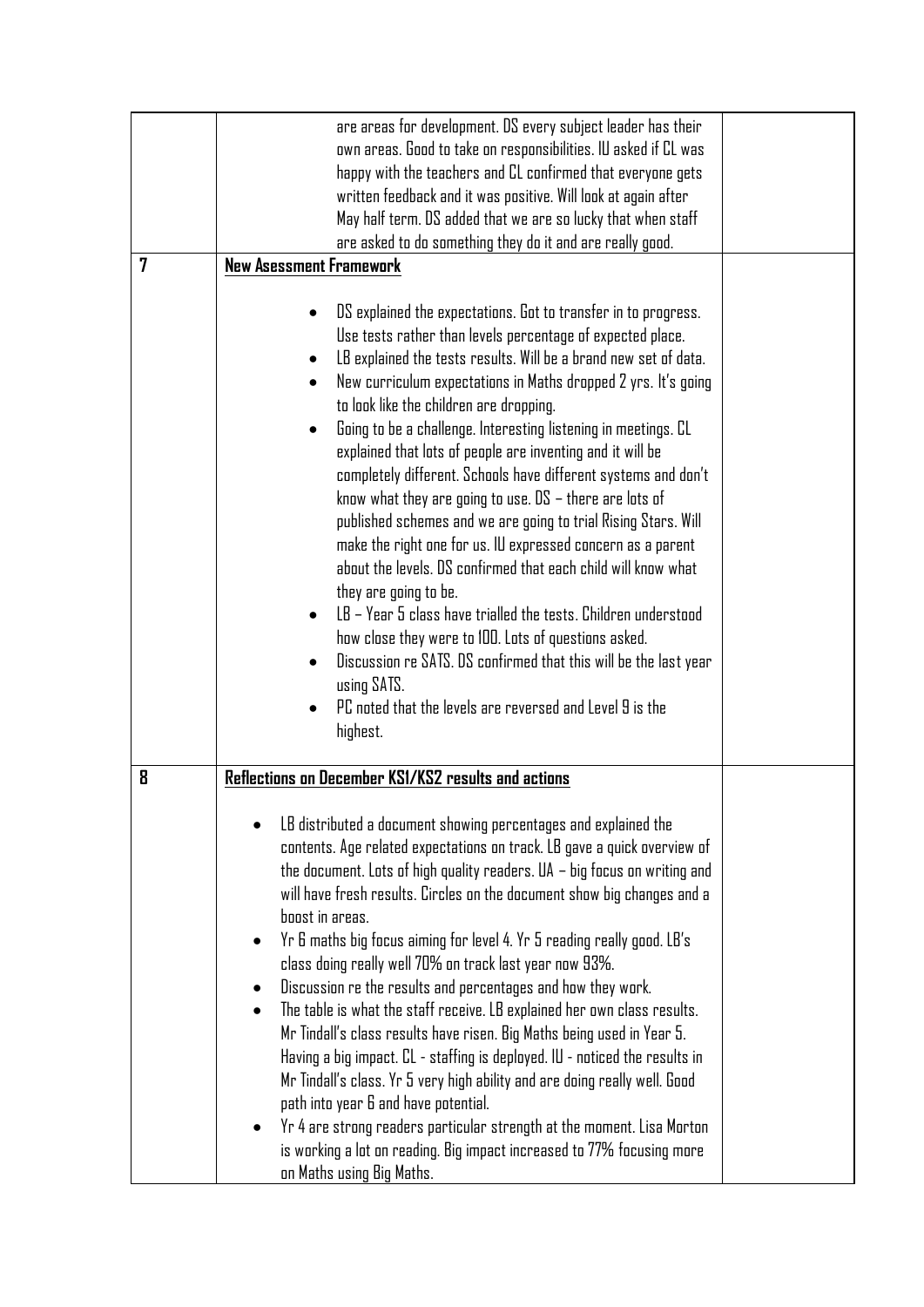|    | IU asked for an explanation on Big Maths. LN found from another school<br>and is being used as an add on. Children know to move in to groups for<br>20 minutes on Big Maths. Mental maths and is a massive change.<br>Year 3 staffing problems and not as much evidence in the books.<br>Year 2 massive impact percentage on track has flown up.<br>Year 1 are levelling and a lot of work with Assessment.<br>Writing as a school needs a boost. Lot more model writing. Staff sharing<br>good practice and observing each other. CL – had the opportunity to<br>have peer to peer observations. Staff now know their children really<br>well. Intervention programmes lots of high quality which meets the<br>needs of the children.<br>$ U - its clear$ maths intervention has worked but writing clearly a<br>concern. LB agreed that writing has always been slightly lower. LB $-$<br>shocked that the children do not get the opportunities to be able to do<br>creative writing. LB gave an example from when it snowed and it showed<br>good examples of writing from the experience of going out in the snow.<br>Pip St. John is involved with literacy work and narrative work has been<br>suggested. Pip is a language consultant and works with the children at<br>lower levels. IU - explained an example of using pictures builds up the<br>confidence.<br>IU thanked Ms Butterworth |  |
|----|-----------------------------------------------------------------------------------------------------------------------------------------------------------------------------------------------------------------------------------------------------------------------------------------------------------------------------------------------------------------------------------------------------------------------------------------------------------------------------------------------------------------------------------------------------------------------------------------------------------------------------------------------------------------------------------------------------------------------------------------------------------------------------------------------------------------------------------------------------------------------------------------------------------------------------------------------------------------------------------------------------------------------------------------------------------------------------------------------------------------------------------------------------------------------------------------------------------------------------------------------------------------------------------------------------------------------------------------------------------------------------------------------------|--|
| 9  | Primary School Assessment - Update on the Progression<br>After the new data Governors will meet again.<br>$\bullet$<br>Deadline for data is the end of 1 <sup>st</sup> week after Easter 17 April 2015<br>Will arrange to meet the $3^{rd}$ week w/c 27.4.15. Governors agreed<br>Wednesday 29 April 2015 at 4pm and will meet in LR's classroom<br>Will have breakdown of interventions to discuss as well and share<br>everything.<br>DS - still using our criteria. Mr Hassan explained what they are doing at<br>their school. Staff at ease going back to grading.<br>CL- using Ofsted criteria and missing elements are there.<br>DS – Triangulating really good. Could give examples which had impacted<br>on learning. The children liked using other resources and not listening to<br>the teacher all the time. UA added that she doesn't bombard the table<br>and the children get their own resources that they would like.<br>Discussion re student voices influence the children to have their                                                                                                                                                                                                                                                                                                                                                                                        |  |
| 10 | opinions<br>I PADs - Dean<br>$CL$ – an application has gone in to become a RTC Regional Training<br>Centre for Apple. Just waiting for the results.<br>Pleckgate are the secondary school and St Thomas' could be the<br>primary in the area which is a 30 mile radius from the next one.<br>Teachers will use techniques to enhance their lessons. Can create E<br>books, Voice recording using different APPS. Children do it all<br>automatically.                                                                                                                                                                                                                                                                                                                                                                                                                                                                                                                                                                                                                                                                                                                                                                                                                                                                                                                                               |  |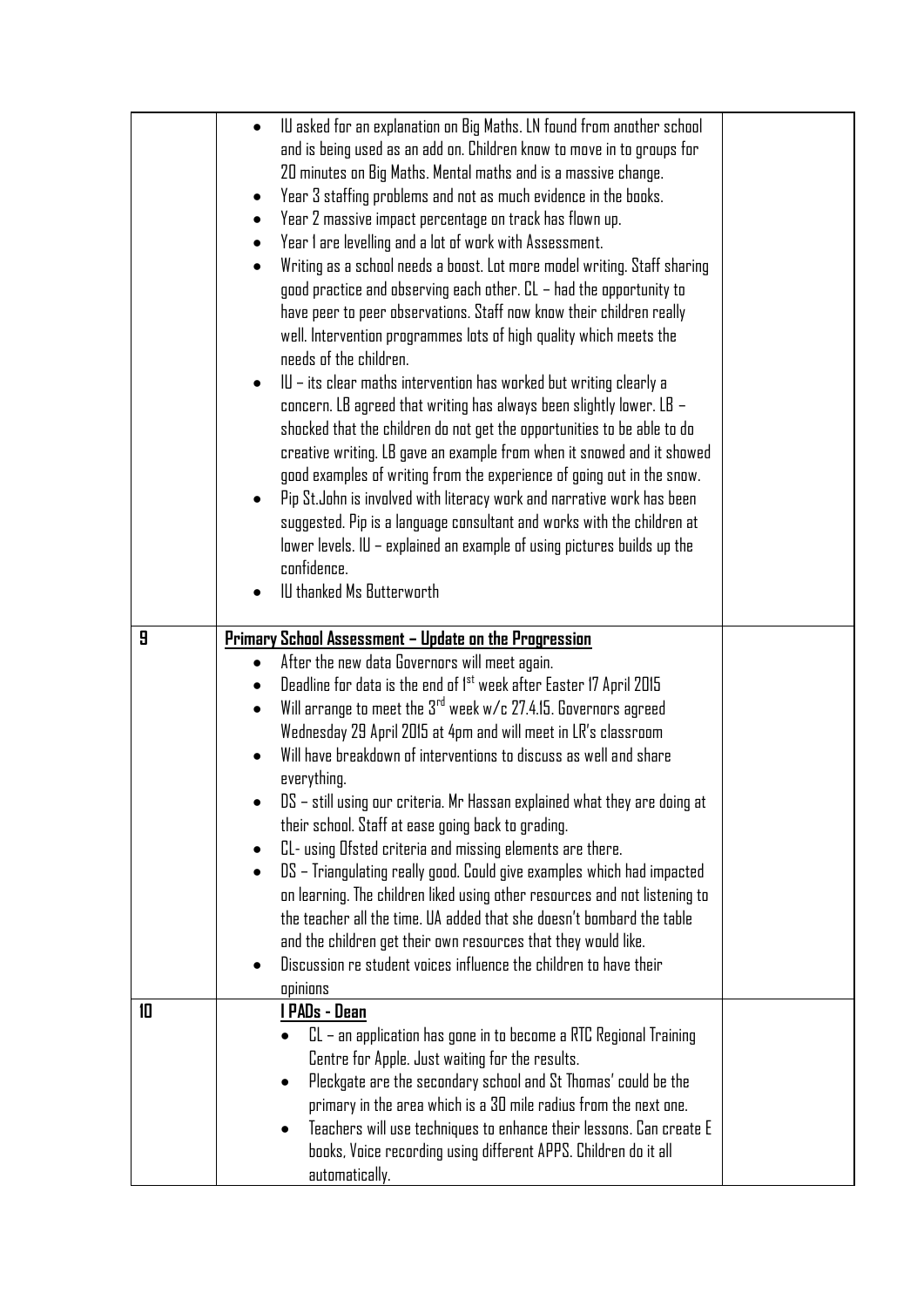|               | $CL$ – will talk with the Finance Committee about the implications with<br>regards to purchasing. Would be a 3 year plan.<br>Enhances the learning but the children think they are playing<br>$\bullet$<br>Training programme with the staff arranged. Working party called<br>'The Trolls' few more staff on board. Francis is working with the<br>children.<br>CL - RTC is a big thing for the school. Lots of meeting with Apple. Big<br>$\bullet$<br>turnaround 2 weeks. Will be a big launch everyone invited to hold<br>conferences.                                                                                                                                                                                                                                                                                                                                                                                                                                                                                                                                                                                                                                                                                                                                                                                                                                                                                                                                                                                                                                                                                                                                                                                                                                                                                                                                                                                                                                                                                                                                           |  |
|---------------|--------------------------------------------------------------------------------------------------------------------------------------------------------------------------------------------------------------------------------------------------------------------------------------------------------------------------------------------------------------------------------------------------------------------------------------------------------------------------------------------------------------------------------------------------------------------------------------------------------------------------------------------------------------------------------------------------------------------------------------------------------------------------------------------------------------------------------------------------------------------------------------------------------------------------------------------------------------------------------------------------------------------------------------------------------------------------------------------------------------------------------------------------------------------------------------------------------------------------------------------------------------------------------------------------------------------------------------------------------------------------------------------------------------------------------------------------------------------------------------------------------------------------------------------------------------------------------------------------------------------------------------------------------------------------------------------------------------------------------------------------------------------------------------------------------------------------------------------------------------------------------------------------------------------------------------------------------------------------------------------------------------------------------------------------------------------------------------|--|
| $\mathbf{11}$ | Wesbsite/St Thomas Facebook (Social Networking)                                                                                                                                                                                                                                                                                                                                                                                                                                                                                                                                                                                                                                                                                                                                                                                                                                                                                                                                                                                                                                                                                                                                                                                                                                                                                                                                                                                                                                                                                                                                                                                                                                                                                                                                                                                                                                                                                                                                                                                                                                      |  |
|               | DS suggested looking at the Website on the screen. School also has a<br>twitter account useful for sharing information with other schools.<br>A company called Blip it monitor and manage the facebook page<br>$\bullet$<br>Our children should not be on facebook because of their age<br>DS ran through the facebook page . Parents give consent for the<br>photographs to be used. Families who live in other countries can access<br>to see. A really good way of cataloguing and archiving.<br>Governors listened to Young Voices on the site.<br>٠<br>Plenty on the page there is a link to the newsletter. Don't have to have<br>facebook to see it $DS -$ did originally have a closed group. Majority of<br>parents do have facebook. It's easier to load things<br>IU showed concern regarding the Social Networking Policy. DS<br>$\bullet$<br>confirmed that staff should not like the page. Everything is monitored by<br>Blip it and the filter is really high. Very little problems. Run over 160<br>schools. Don't get parents abusing the school and the comments have<br>been fantastic from the parents.<br>If there is anything inappropriate there is a button to close the page<br>$\bullet$<br>immediately. Mr Hassan asked what other service Blip it provides. DS<br>explained and confirmed that the school receive monthly reports.<br>Big responsibility to take on. DS commented on how Ofsted found it<br>useful in other schools as a way of communicating about parents views.<br>IU – Governors have to agree with the social networking policy and code<br>of conduct.<br>$CL$ – in the parents section on the website E Safety has appeared with a<br>number of guides for parents.<br>School farm has pictures of the chickens. Speaker of the week has been<br>added the governors listened to the post.<br>$CL - We$ are the strategic partner of TEAM. The beginning of the text is<br>٠<br>still gibberish and still has teething issues. Governors saw the Child<br>Mentors poster on the site and teachers can buy in to training courses. |  |
| 12            | PP difficult to keep a track of children are on FSM then come off.<br>It is on the website how the school have used the last PP does need<br>updating though. Governors were shown the report on the website.<br>Designated homework club is part of the PP expenditure. Vicky includes<br>LAC as well. Also the drama club that Paul Simpson holds on a Saturday                                                                                                                                                                                                                                                                                                                                                                                                                                                                                                                                                                                                                                                                                                                                                                                                                                                                                                                                                                                                                                                                                                                                                                                                                                                                                                                                                                                                                                                                                                                                                                                                                                                                                                                    |  |